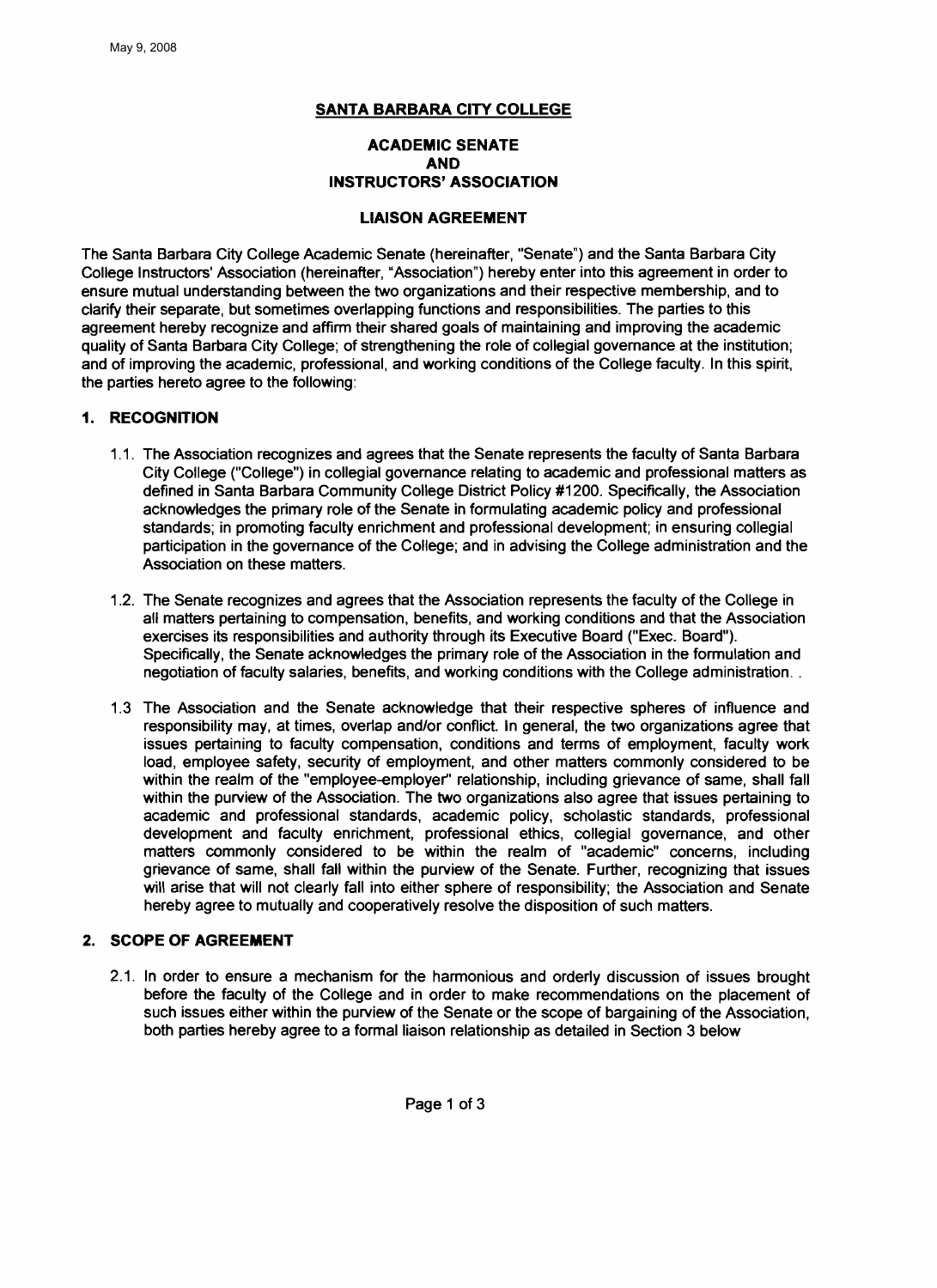- 2.2. The purpose of this Liaison relationship shall be to ensure discussion of specific matters and issues where the rights, responsibilities, and/or authority of the Association and the Senate overlap and/or conflict and to make recommendations to the Senate and the Exec. Board regarding the manner of resolution of such matters, the responsibilities of the Senate and the Association regarding such matters, and the disposition of each issue where there is shared concern.
- 2.3. In maintaining this liaison relationship both parties shall endeavor to preserve the independence and integrity of both the Senate and the Association in their respective roles as defined above and to preserve the academic integrity of the College.

#### 3. **LIAISONS**

- 3.1. The Association and the Senate each agree to appoint an individual to serve as liaison to the opposite organization. The liaisons shall attend all meeting of the partner organization, represent the respective interests of the organization they represent, and report back to there respective organizations on matters of interest.
- 3.2. Notwithstanding the provisions of Section 3.3 through 3.5 below, the liaisons from each organization shall be welcomed as a guest at all meetings of the opposite organization, with full privilege to participate in the deliberations of the organization to which they are liaison. Liaisons shall not have the privilege to vote or introduce motions in their liaison capacity.
- 3.3. The liaisons appointed shall be members of the faculty qualified to be members of both the Senate and the Exec. Board.
- 3.4. At their discretion, the Association and the Senate by mutual consent, may appoint the same individual faculty member to serve as liaison for both organizations.
- 3.5. The appointed liaison(s) may also be elected members of the Senate and/or the Exec. Board, or both. In such cases, nothing in this section shall be construed as limiting their rights and prerogatives as members of those bodies.

#### 4. **JOINT MEETINGS**

- 4.1 No less than twice annually, at a mutually agreeable time and place, there will be joint meetings of the Academic Senate Steering Committee and the Executive Board of the Instructors' Association. The purpose of the joint meetings shall be to identify and adopt common objectives and strategies, to coordinate the work of the two organizations, to delegate responsibilities for accomplishing common objectives, and such other business as both organizations deem appropriate.
- 4.2 The I.A. President and the Academic Senate President shall jointly schedule and set the agendas for the Joint Meetings.
- 4.3 At the request of either the Exec. Board or the Senate, additional individuals may be invited to these joint meetings.
- 4.4 At the request of either the Exec. Board or the Senate, additional joint meetings will be scheduled to address specifically defined issues.